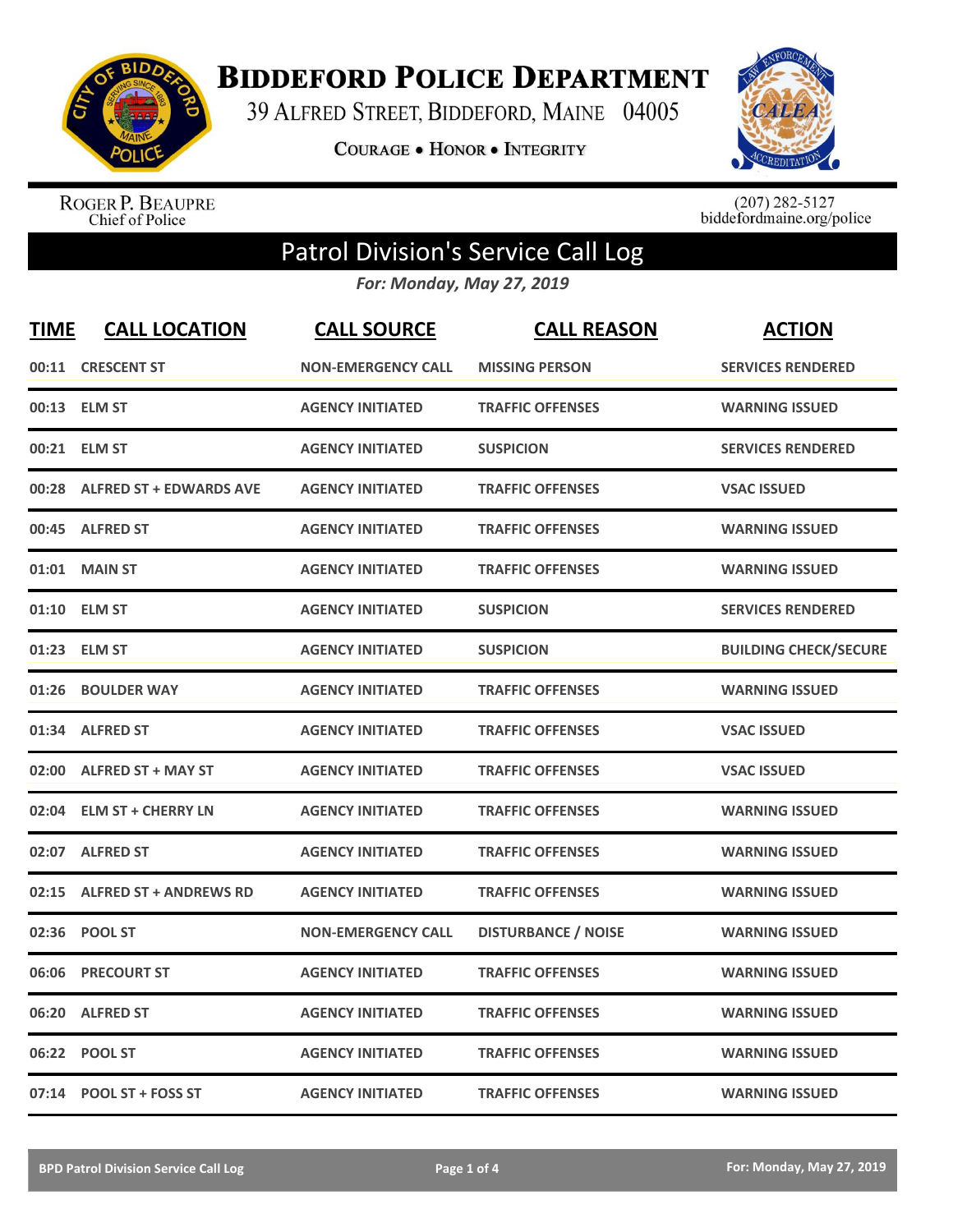| <b>TIME</b> | <b>CALL LOCATION</b>            | <b>CALL SOURCE</b>                                                                 | <b>CALL REASON</b>                                                                             | <b>ACTION</b>                |
|-------------|---------------------------------|------------------------------------------------------------------------------------|------------------------------------------------------------------------------------------------|------------------------------|
|             | 07:19 HILL ST + ACORN ST        | <b>AGENCY INITIATED</b>                                                            | <b>TRAFFIC OFFENSES</b>                                                                        | <b>WARNING ISSUED</b>        |
|             | 08:04 MAY ST                    | <b>AGENCY INITIATED</b>                                                            | <b>TRAFFIC OFFENSES</b>                                                                        | <b>VSAC ISSUED</b>           |
|             | 08:17 BOULDER WAY               | <b>NON-EMERGENCY CALL</b>                                                          | <b>TRESPASSING</b>                                                                             | <b>SERVICES RENDERED</b>     |
|             | 08:32 POOL ST                   | <b>AGENCY INITIATED</b>                                                            | <b>TRAFFIC OFFENSES</b>                                                                        | <b>WARNING ISSUED</b>        |
|             | 08:45 POOL ST                   | <b>AGENCY INITIATED</b>                                                            | <b>TRAFFIC OFFENSES</b>                                                                        | <b>WARNING ISSUED</b>        |
|             | 08:55 POOL ST                   | <b>AGENCY INITIATED</b>                                                            | <b>TRAFFIC OFFENSES</b>                                                                        | <b>VSAC ISSUED</b>           |
|             | 09:09 POOL ST + ANGEL LN        | <b>AGENCY INITIATED</b>                                                            | <b>TRAFFIC OFFENSES</b>                                                                        | <b>VSAC ISSUED</b>           |
|             | 09:19 ANDREWS RD                | <b>E-911 CALL</b>                                                                  | 911 MISUSE                                                                                     | <b>SERVICES RENDERED</b>     |
|             | 09:29 ALFRED ST + POOL ST       | <b>AGENCY INITIATED</b>                                                            | <b>PARADE DETAIL</b>                                                                           | <b>SERVICES RENDERED</b>     |
|             | 09:34 ALFRED ST                 | <b>AGENCY INITIATED</b>                                                            | <b>TRAFFIC OFFENSES</b>                                                                        | <b>VSAC ISSUED</b>           |
|             | 09:38 MAIN ST + FOSS ST         | <b>E-911 CALL</b>                                                                  | 911 MISUSE                                                                                     | <b>NO ACTION REQUIRED</b>    |
|             | 09:43 PLYMOUTH DR + COLONIAL DR | <b>NON-EMERGENCY CALL</b>                                                          | <b>ROAD HAZARD</b>                                                                             | <b>REFERRED OTHER AGENCY</b> |
| 10:56       | <b>WEST CUTTS ST</b>            | <b>NON-EMERGENCY CALL</b>                                                          | <b>ARTICLES LOST/FOUND</b>                                                                     | <b>SERVICES RENDERED</b>     |
|             | 11:26 POOL ST + ALFRED ST       | <b>AGENCY INITIATED</b>                                                            | <b>ARTICLES LOST/FOUND</b>                                                                     | <b>CALL TRANSFERRED</b>      |
|             | 11:58 ALFRED ST                 | <b>NON-EMERGENCY CALL</b>                                                          | <b>TRESPASSING</b>                                                                             | <b>WARNING ISSUED</b>        |
|             | 12:01 WEST ST                   | <b>E-911 CALL</b>                                                                  | 911 MISUSE                                                                                     | <b>WARNING ISSUED</b>        |
|             | 12:25 MEDICAL CENTER DR         | <b>E-911 CALL</b>                                                                  | 911 MISUSE                                                                                     | <b>SERVICES RENDERED</b>     |
|             | 12:39 SOUTH ST                  | <b>AGENCY INITIATED</b>                                                            | <b>TRAFFIC OFFENSES</b>                                                                        | <b>VSAC ISSUED</b>           |
|             | 12:41 MEDICAL CENTER DR         | E-911 CALL                                                                         | 911 MISUSE                                                                                     | <b>SERVICES RENDERED</b>     |
|             | 12:59 SOUTH ST                  | <b>AGENCY INITIATED</b>                                                            | <b>TRAFFIC OFFENSES</b>                                                                        | <b>WARNING ISSUED</b>        |
|             | 12:59 MEDICAL CENTER DR         | E-911 CALL                                                                         | <b>MENTAL ILLNESS CASES</b>                                                                    | <b>SERVICES RENDERED</b>     |
|             | 13:01 MEDICAL CENTER DR         | <b>NON-EMERGENCY CALL</b><br>CHARGE: ASSAULT ON AN EMERGENCY MEDICAL CARE PROVIDER | <b>ASSAULT</b><br>OFFENDER: ADDILYNN-CORIN SKYLER  AGE: 24  RESIDENT OF: OLD ORCHARD BEACH, ME | <b>CITATION ISSUED</b>       |
|             | 13:04 ALFRED ST                 | <b>NON-EMERGENCY CALL</b>                                                          | <b>COURT ORDERED CHECK IN</b>                                                                  | <b>NO ACTION REQUIRED</b>    |
|             | 13:09 SOUTH ST                  | <b>AGENCY INITIATED</b>                                                            | <b>TRAFFIC OFFENSES</b>                                                                        | <b>WARNING ISSUED</b>        |
|             | 13:13 SOUTH ST                  | <b>NON-EMERGENCY CALL</b>                                                          | <b>TRESPASSING</b>                                                                             | <b>SERVICES RENDERED</b>     |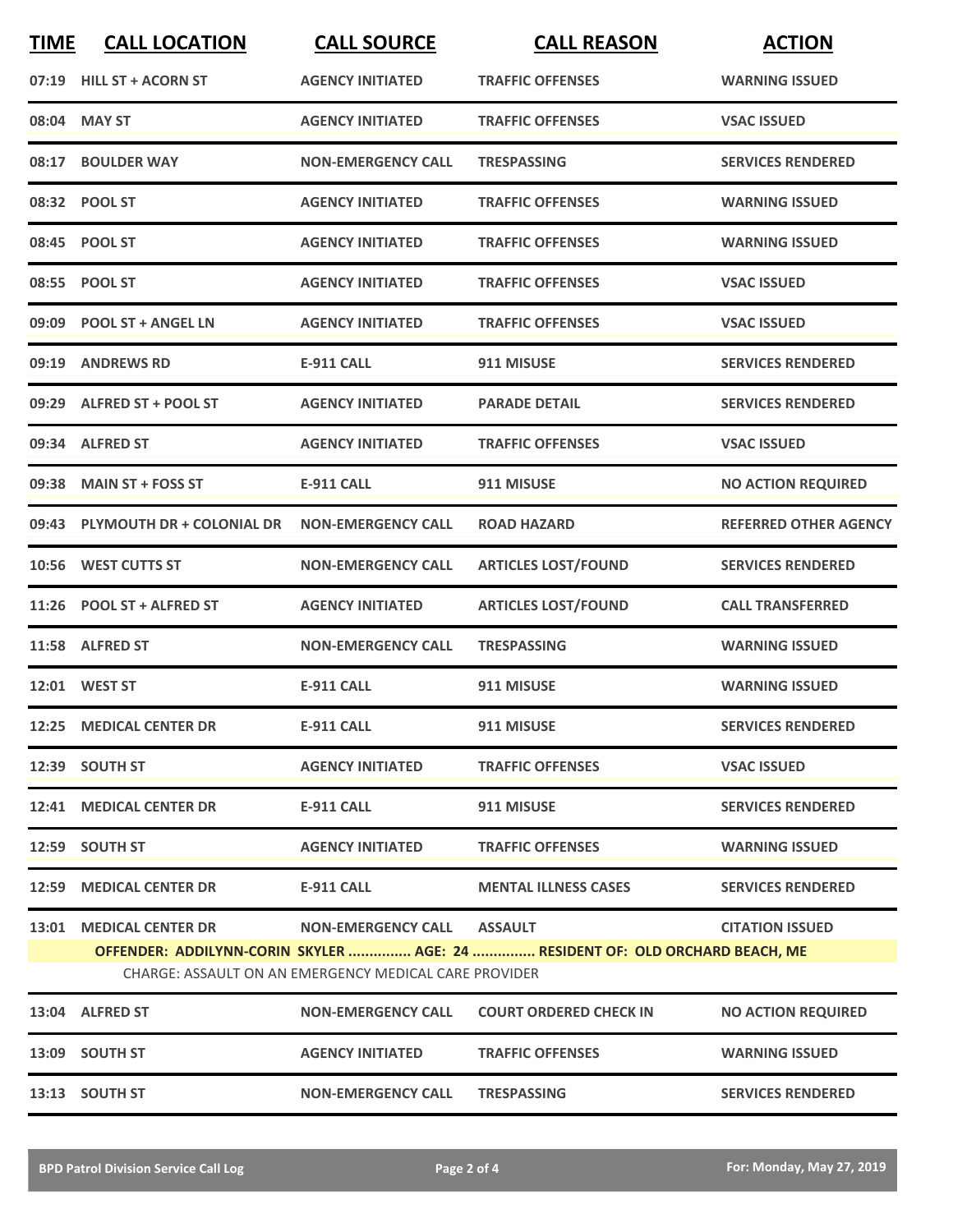| <b>TIME</b> | <b>CALL LOCATION</b>                                                                            | <b>CALL SOURCE</b>                | <b>CALL REASON</b>                                                  | <b>ACTION</b>                |  |
|-------------|-------------------------------------------------------------------------------------------------|-----------------------------------|---------------------------------------------------------------------|------------------------------|--|
|             | 13:16 MEDICAL CENTER DR                                                                         | <b>E-911 CALL</b>                 | 911 MISUSE                                                          | <b>CALL TRANSFERRED</b>      |  |
|             | 13:17 MEDICAL CENTER DR                                                                         | <b>E-911 CALL</b>                 | 911 MISUSE                                                          | <b>CALL TRANSFERRED</b>      |  |
|             | 13:22 LINCOLN ST                                                                                | <b>E-911 CALL</b>                 | 911 MISUSE                                                          | <b>SERVICES RENDERED</b>     |  |
|             | 13:26 ELM ST + HOOPER ST                                                                        | <b>AGENCY INITIATED</b>           | <b>TRAFFIC OFFENSES</b>                                             | <b>VSAC ISSUED</b>           |  |
|             | 13:33 QUIMBY ST                                                                                 | <b>NON-EMERGENCY CALL</b>         | <b>DISTURBANCE / NOISE</b>                                          | <b>SERVICES RENDERED</b>     |  |
|             | 13:57 WEST ST                                                                                   | <b>AGENCY INITIATED</b>           | <b>TRAFFIC OFFENSES</b>                                             | <b>VSAC ISSUED</b>           |  |
|             | 14:35 ALFRED ST                                                                                 | <b>NON-EMERGENCY CALL</b>         | <b>TRESPASSING</b>                                                  | <b>UNFOUNDED</b>             |  |
|             | 15:06 RAYMOND ST                                                                                | <b>NON-EMERGENCY CALL</b>         | <b>ASSAULT</b>                                                      | <b>REFERRED OTHER AGENCY</b> |  |
|             | 15:17 ALFRED ST                                                                                 | <b>AGENCY INITIATED</b>           | <b>TRAFFIC OFFENSES</b>                                             | <b>WARNING ISSUED</b>        |  |
|             | 16:05 WEST ST                                                                                   | <b>E-911 CALL</b>                 | 911 MISUSE                                                          | <b>SERVICES RENDERED</b>     |  |
|             | 16:09 ALFRED ST + MARSHALL AVE                                                                  | <b>AGENCY INITIATED</b>           | <b>TRAFFIC OFFENSES</b>                                             | <b>WARNING ISSUED</b>        |  |
|             | 16:27 ELM ST                                                                                    | <b>AGENCY INITIATED</b>           | <b>TRAFFIC OFFENSES</b>                                             | <b>WARNING ISSUED</b>        |  |
|             | 16:34 ELM ST + LAMOTHE AVE                                                                      | <b>AGENCY INITIATED</b>           | <b>TRAFFIC OFFENSES</b>                                             | <b>WARNING ISSUED</b>        |  |
|             | 16:39 TIMBER POINT RD                                                                           | <b>AGENCY INITIATED</b>           | <b>ARTICLES LOST/FOUND</b>                                          | <b>REPORT TAKEN</b>          |  |
|             | 16:42 GRAHAM ST + EMMONS PL                                                                     | <b>AGENCY INITIATED</b>           | <b>TRAFFIC OFFENSES</b>                                             | <b>WARNING ISSUED</b>        |  |
|             | 16:50 HARDING ST + GRAHAM ST                                                                    | <b>AGENCY INITIATED</b>           | <b>TRAFFIC OFFENSES</b>                                             | <b>WARNING ISSUED</b>        |  |
|             | 17:11 ELM ST                                                                                    | <b>NON-EMERGENCY CALL</b>         | <b>TRESPASSING</b>                                                  | <b>SERVICES RENDERED</b>     |  |
|             | 17:12 WEST MYRTLE ST + GRAHAM ST AGENCY INITIATED TRAFFIC OFFENSES                              |                                   |                                                                     | <b>NO VIOLATION</b>          |  |
|             | 17:44 ALFRED ST                                                                                 | AGENCY INITIATED TRAFFIC OFFENSES |                                                                     | <b>WARNING ISSUED</b>        |  |
|             | 17:49 PROSPECT ST + PORTER ST AGENCY INITIATED TRAFFIC OFFENSES                                 |                                   | OFFENDER: ASHLEY MARIE MARTINS  AGE: 28  RESIDENT OF: BIDDEFORD, ME | <b>ARREST(S) MADE</b>        |  |
|             | <b>CHARGE: WARRANT ARREST</b>                                                                   |                                   |                                                                     |                              |  |
|             | 18:05 JEFFERSON ST                                                                              | E-911 CALL                        | 911 MISUSE                                                          | <b>UNFOUNDED</b>             |  |
|             | 18:13 ELM ST + THORNTON ST AGENCY INITIATED                                                     |                                   | <b>TRAFFIC OFFENSES</b>                                             | <b>WARNING ISSUED</b>        |  |
|             | 18:29 ALFRED ST + EDWARDS AVE AGENCY INITIATED TRAFFIC OFFENSES                                 |                                   |                                                                     | <b>VSAC ISSUED</b>           |  |
|             | 18:35 JEFFERSON ST                                                                              | AGENCY INITIATED WARRANT ARREST   |                                                                     | <b>ARREST(S) MADE</b>        |  |
|             | OFFENDER: TONY LEE GAGNON  AGE: 40  RESIDENT OF: BIDDEFORD, ME<br><b>CHARGE: WARRANT ARREST</b> |                                   |                                                                     |                              |  |